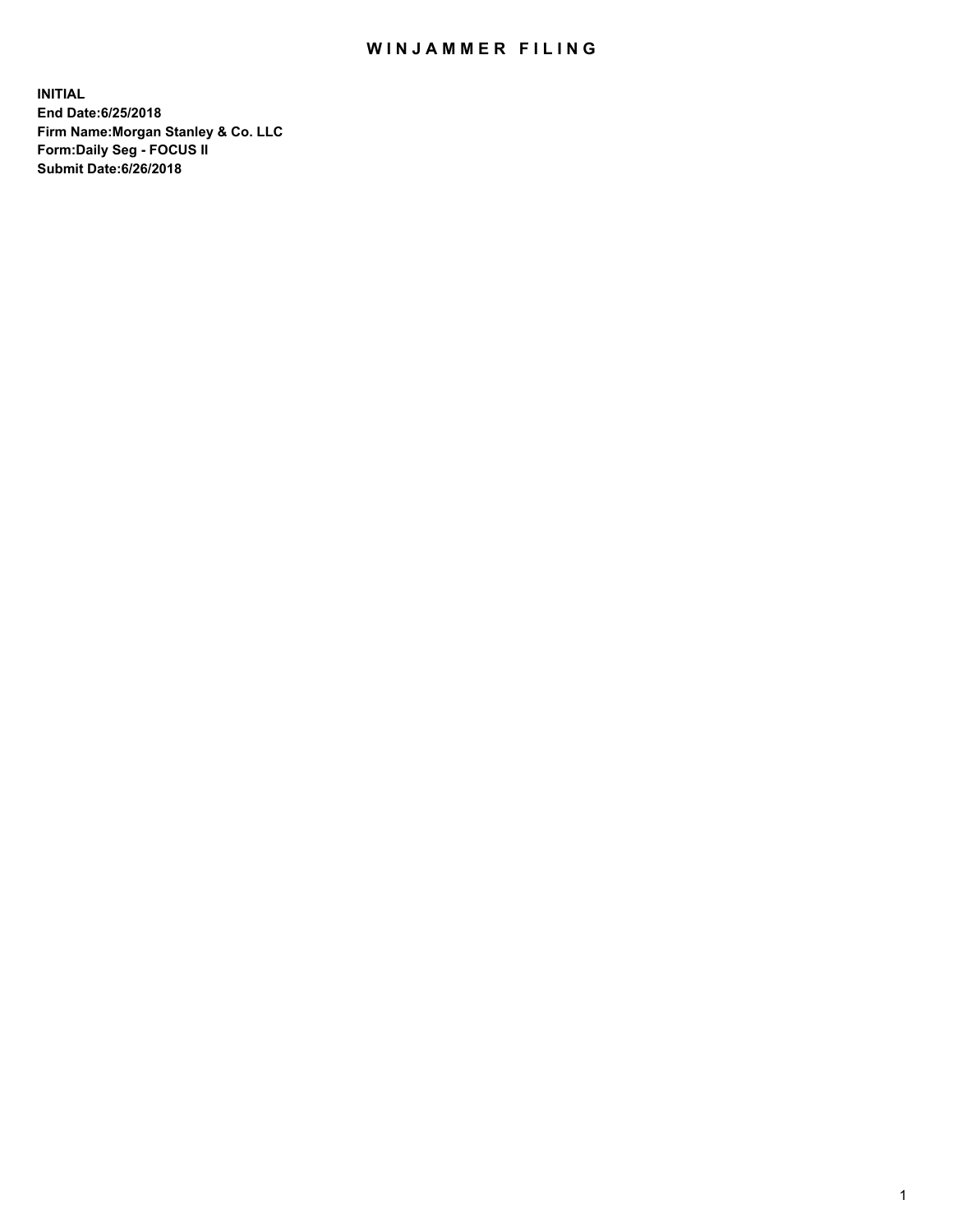**INITIAL End Date:6/25/2018 Firm Name:Morgan Stanley & Co. LLC Form:Daily Seg - FOCUS II Submit Date:6/26/2018 Daily Segregation - Cover Page**

| Name of Company                                                                                                                                                                                                                                                                                                                | Morgan Stanley & Co. LLC                                    |
|--------------------------------------------------------------------------------------------------------------------------------------------------------------------------------------------------------------------------------------------------------------------------------------------------------------------------------|-------------------------------------------------------------|
| <b>Contact Name</b>                                                                                                                                                                                                                                                                                                            | <b>Ikram Shah</b>                                           |
| <b>Contact Phone Number</b>                                                                                                                                                                                                                                                                                                    | 212-276-0963                                                |
| <b>Contact Email Address</b>                                                                                                                                                                                                                                                                                                   | lkram.shah@morganstanley.com                                |
| FCM's Customer Segregated Funds Residual Interest Target (choose one):<br>a. Minimum dollar amount: ; or<br>b. Minimum percentage of customer segregated funds required:% ; or<br>c. Dollar amount range between: and; or<br>d. Percentage range of customer segregated funds required between: % and %.                       | 280,000,000<br><u>0</u><br>00<br>0 <sub>0</sub>             |
| FCM's Customer Secured Amount Funds Residual Interest Target (choose one):<br>a. Minimum dollar amount: ; or<br>b. Minimum percentage of customer secured funds required:% ; or<br>c. Dollar amount range between: and; or<br>d. Percentage range of customer secured funds required between:% and%.                           | 140,000,000<br><u>0</u><br>0 <sub>0</sub><br>0 <sub>0</sub> |
| FCM's Cleared Swaps Customer Collateral Residual Interest Target (choose one):<br>a. Minimum dollar amount: ; or<br>b. Minimum percentage of cleared swaps customer collateral required:% ; or<br>c. Dollar amount range between: and; or<br>d. Percentage range of cleared swaps customer collateral required between:% and%. | 92,000,000<br><u>0</u><br><u>00</u><br>0 <sup>0</sup>       |

Attach supporting documents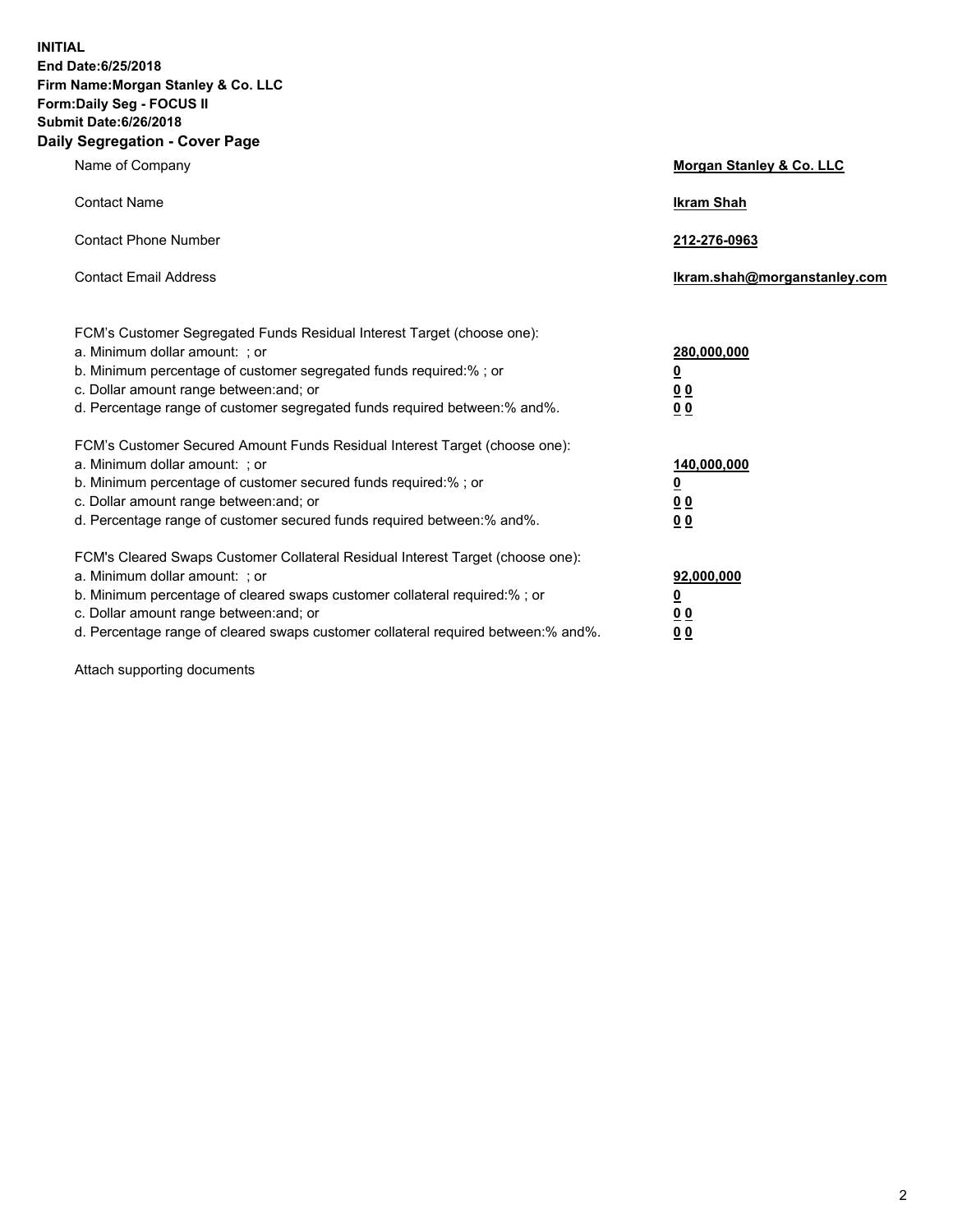## **INITIAL End Date:6/25/2018 Firm Name:Morgan Stanley & Co. LLC Form:Daily Seg - FOCUS II Submit Date:6/26/2018 Daily Segregation - Secured Amounts** Foreign Futures and Foreign Options Secured Amounts Amount required to be set aside pursuant to law, rule or regulation of a foreign government or a rule of a self-regulatory organization authorized thereunder 1. Net ledger balance - Foreign Futures and Foreign Option Trading - All Customers A. Cash **3,304,051,008** [7315] B. Securities (at market) **2,030,972,265** [7317] 2. Net unrealized profit (loss) in open futures contracts traded on a foreign board of trade **-424,634,077** [7325] 3. Exchange traded options a. Market value of open option contracts purchased on a foreign board of trade **33,076,577** [7335] b. Market value of open contracts granted (sold) on a foreign board of trade **-24,689,937** [7337] 4. Net equity (deficit) (add lines 1. 2. and 3.) **4,918,775,836** [7345] 5. Account liquidating to a deficit and account with a debit balances - gross amount **236,221,870** [7351] Less: amount offset by customer owned securities **-233,186,837** [7352] **3,035,033** 6. Amount required to be set aside as the secured amount - Net Liquidating Equity Method (add lines 4 and 5) 7. Greater of amount required to be set aside pursuant to foreign jurisdiction (above) or line 6. FUNDS DEPOSITED IN SEPARATE REGULATION 30.7 ACCOUNTS

- 1. Cash in banks
	- A. Banks located in the United States **767,613,237** [7500]
	- B. Other banks qualified under Regulation 30.7 **678,691,164** [7520] **1,446,304,401**
- 2. Securities
	- A. In safekeeping with banks located in the United States **22,078,919** [7540]
	- B. In safekeeping with other banks qualified under Regulation 30.7 **0** [7560] **22,078,919** [7570]
- 3. Equities with registered futures commission merchants
	-
	- B. Securities **0** [7590]
	- C. Unrealized gain (loss) on open futures contracts **233,098** [7600]
	- D. Value of long option contracts **0** [7610]
- E. Value of short option contracts **0** [7615] **6,203,382** [7620]
- 4. Amounts held by clearing organizations of foreign boards of trade
	- A. Cash **0** [7640]
	- B. Securities **0** [7650]
	- C. Amount due to (from) clearing organization daily variation **0** [7660]
	- D. Value of long option contracts **0** [7670]
	- E. Value of short option contracts **0** [7675] **0** [7680]
- 5. Amounts held by members of foreign boards of trade
	-
	-
	- C. Unrealized gain (loss) on open futures contracts **-424,867,175** [7720]
	- D. Value of long option contracts **33,076,577** [7730]
	- E. Value of short option contracts **-24,689,937** [7735] **3,638,687,279**
- 6. Amounts with other depositories designated by a foreign board of trade **0** [7760]
- 7. Segregated funds on hand **0** [7765]
- 8. Total funds in separate section 30.7 accounts **5,113,273,981** [7770]
- 9. Excess (deficiency) Set Aside for Secured Amount (subtract line 7 Secured Statement Page 1 from Line 8)
- 10. Management Target Amount for Excess funds in separate section 30.7 accounts **140,000,000** [7780]
- 11. Excess (deficiency) funds in separate 30.7 accounts over (under) Management Target **51,463,112** [7785]

**0** [7305]

[7354] **4,921,810,869** [7355]

**4,921,810,869** [7360]

[7530]

A. Cash **5,970,284** [7580]

 A. Cash **2,046,274,468** [7700] B. Securities **2,008,893,346** [7710] [7740] **191,463,112** [7380]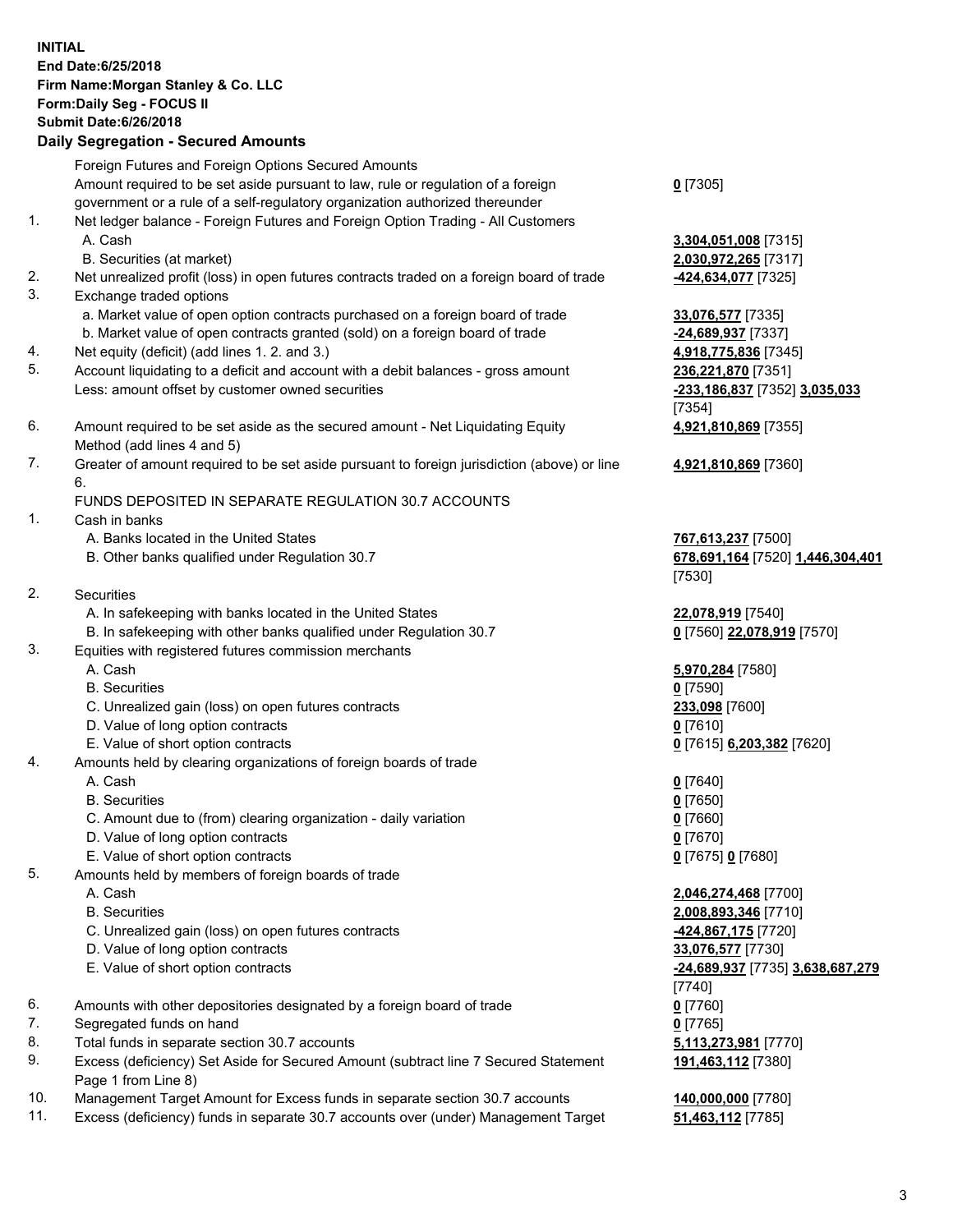**INITIAL End Date:6/25/2018 Firm Name:Morgan Stanley & Co. LLC Form:Daily Seg - FOCUS II Submit Date:6/26/2018 Daily Segregation - Segregation Statement** SEGREGATION REQUIREMENTS(Section 4d(2) of the CEAct) 1. Net ledger balance A. Cash **10,884,493,725** [7010] B. Securities (at market) **5,468,070,222** [7020] 2. Net unrealized profit (loss) in open futures contracts traded on a contract market **-744,703,426** [7030] 3. Exchange traded options A. Add market value of open option contracts purchased on a contract market **362,982,787** [7032] B. Deduct market value of open option contracts granted (sold) on a contract market **-507,541,014** [7033] 4. Net equity (deficit) (add lines 1, 2 and 3) **15,463,302,294** [7040] 5. Accounts liquidating to a deficit and accounts with debit balances - gross amount **609,549,645** [7045] Less: amount offset by customer securities **-609,031,875** [7047] **517,770** [7050] 6. Amount required to be segregated (add lines 4 and 5) **15,463,820,064** [7060] FUNDS IN SEGREGATED ACCOUNTS 7. Deposited in segregated funds bank accounts A. Cash **4,710,216,757** [7070] B. Securities representing investments of customers' funds (at market) **0** [7080] C. Securities held for particular customers or option customers in lieu of cash (at market) **568,523,714** [7090] 8. Margins on deposit with derivatives clearing organizations of contract markets A. Cash **5,703,035,211** [7100] B. Securities representing investments of customers' funds (at market) **0** [7110] C. Securities held for particular customers or option customers in lieu of cash (at market) **4,899,546,508** [7120] 9. Net settlement from (to) derivatives clearing organizations of contract markets **48,757,134** [7130] 10. Exchange traded options A. Value of open long option contracts **362,982,787** [7132] B. Value of open short option contracts **-507,541,014** [7133] 11. Net equities with other FCMs A. Net liquidating equity **11,222,183** [7140] B. Securities representing investments of customers' funds (at market) **0** [7160] C. Securities held for particular customers or option customers in lieu of cash (at market) **0** [7170] 12. Segregated funds on hand **0** [7150] 13. Total amount in segregation (add lines 7 through 12) **15,796,743,280** [7180] 14. Excess (deficiency) funds in segregation (subtract line 6 from line 13) **332,923,216** [7190] 15. Management Target Amount for Excess funds in segregation **280,000,000** [7194] 16. Excess (deficiency) funds in segregation over (under) Management Target Amount **52,923,216** [7198]

Excess